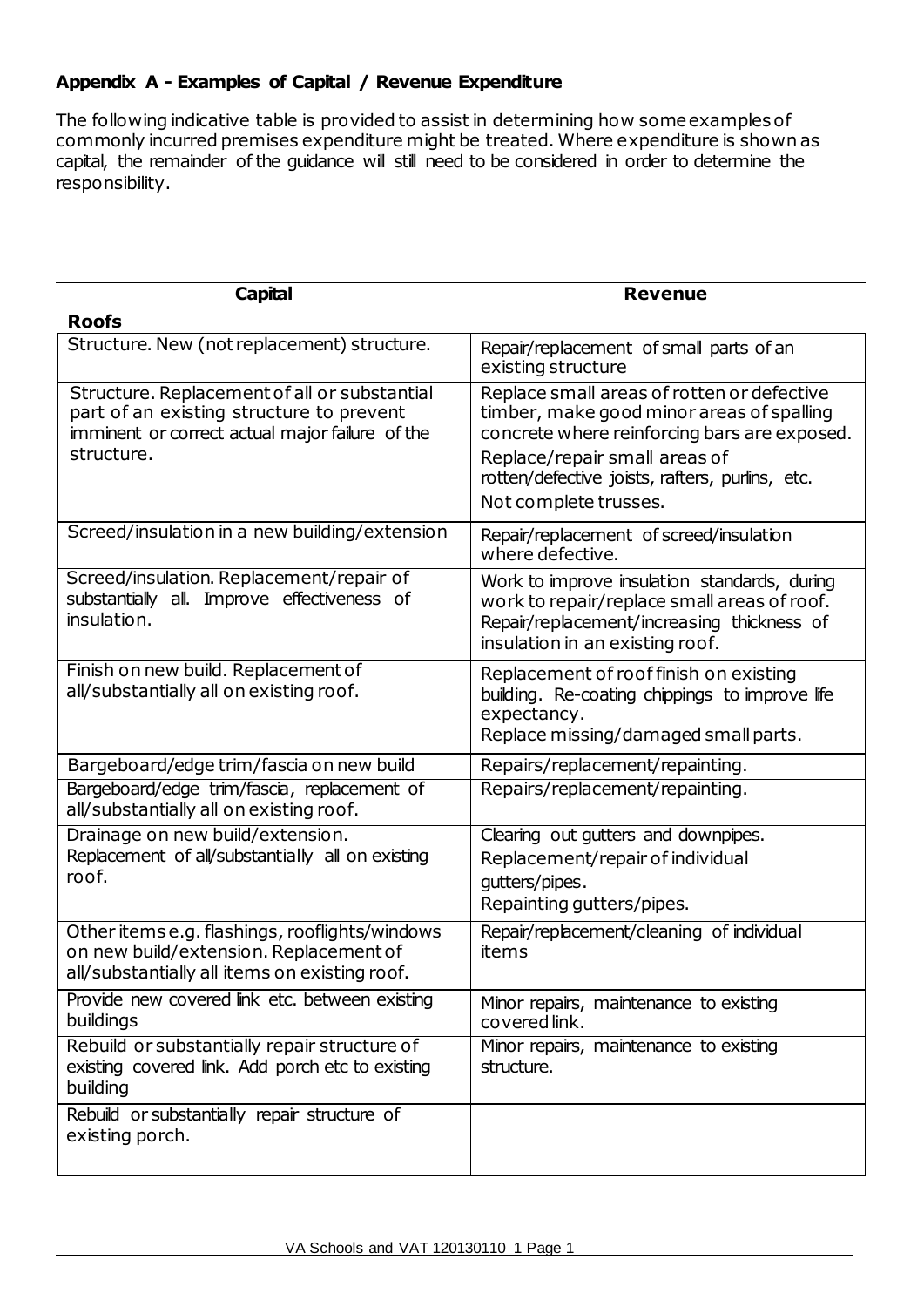| <b>Capital</b>                                                                                                                                                                                                    | <b>Revenue</b>                                                                                                                                                                                         |
|-------------------------------------------------------------------------------------------------------------------------------------------------------------------------------------------------------------------|--------------------------------------------------------------------------------------------------------------------------------------------------------------------------------------------------------|
| <b>Floors</b>                                                                                                                                                                                                     |                                                                                                                                                                                                        |
| Structure and damp proof course (dpc) in new<br>building                                                                                                                                                          | Repair/replacement of small parts of an<br>existing structure                                                                                                                                          |
| Structure and dpc - replacement of all or<br>substantial part of an existing structure to<br>prevent imminent or correct actual major failure<br>of the structure                                                 |                                                                                                                                                                                                        |
| Screed and finish in new build, replacement of<br>all/substantially all on existing floor $-$ e.g.<br>replacement of most carpet/tiles in a room.                                                                 | Replacement and repair of screed and<br>finishes/replacement of mats/matwells.<br>Maintenance e.g. revamishing wooden<br>floors.                                                                       |
| <b>Ceilings</b>                                                                                                                                                                                                   |                                                                                                                                                                                                        |
| Suspension                                                                                                                                                                                                        | Repair/replacement inc from water damage<br>& necessary decoration                                                                                                                                     |
| Membrane                                                                                                                                                                                                          |                                                                                                                                                                                                        |
| Fixed                                                                                                                                                                                                             | Repair/replacement inc from water damage.                                                                                                                                                              |
| Access panels                                                                                                                                                                                                     | Repair replacement                                                                                                                                                                                     |
| Specialist removal/replacement of<br>damaged/disturbed Asbestos based materials,<br>planned or emergency                                                                                                          | Inspection/air testing. Applying sealant coats<br>to asbestos surfaces for protection                                                                                                                  |
| External Walls - masonry/dadding                                                                                                                                                                                  |                                                                                                                                                                                                        |
| Structure. Underpinning/propping for new build.<br>External finish on new build                                                                                                                                   | Repairs/preventative measures e.g. tree<br>removal. Repairs/replacement of small parts<br>of an existing structure e.g.<br>repointing/recladding a proportion of a wall<br>where failure has occurred. |
| External finish on existing build where needed<br>to prevent imminent (or correct actual) major<br>failure of the structure e.g.<br>repointing/recladding work affecting most of a<br>building/replacement build. |                                                                                                                                                                                                        |
| <b>Windows and Doors</b>                                                                                                                                                                                          |                                                                                                                                                                                                        |
| Framing $-$ new build                                                                                                                                                                                             | Repair/replacement of individual frames.<br>Repainting frames.                                                                                                                                         |
| Framing - structural replacement programme                                                                                                                                                                        | Repair/replacement of individual windows.<br>Repainting frames.                                                                                                                                        |
| $G$ lazing $-$ new build                                                                                                                                                                                          | Replacing broken glass                                                                                                                                                                                 |
| $G$ lazing $-$ upgrading existing glazing                                                                                                                                                                         |                                                                                                                                                                                                        |
| Ironmongery                                                                                                                                                                                                       | Repair/replacement                                                                                                                                                                                     |
| Improved security                                                                                                                                                                                                 | Upgrading locks etc.                                                                                                                                                                                   |
| Jointing including mastic joints                                                                                                                                                                                  |                                                                                                                                                                                                        |
| Internal and external decorations to new build                                                                                                                                                                    | Internal and external decoration to include<br>cleaning down and preparation.                                                                                                                          |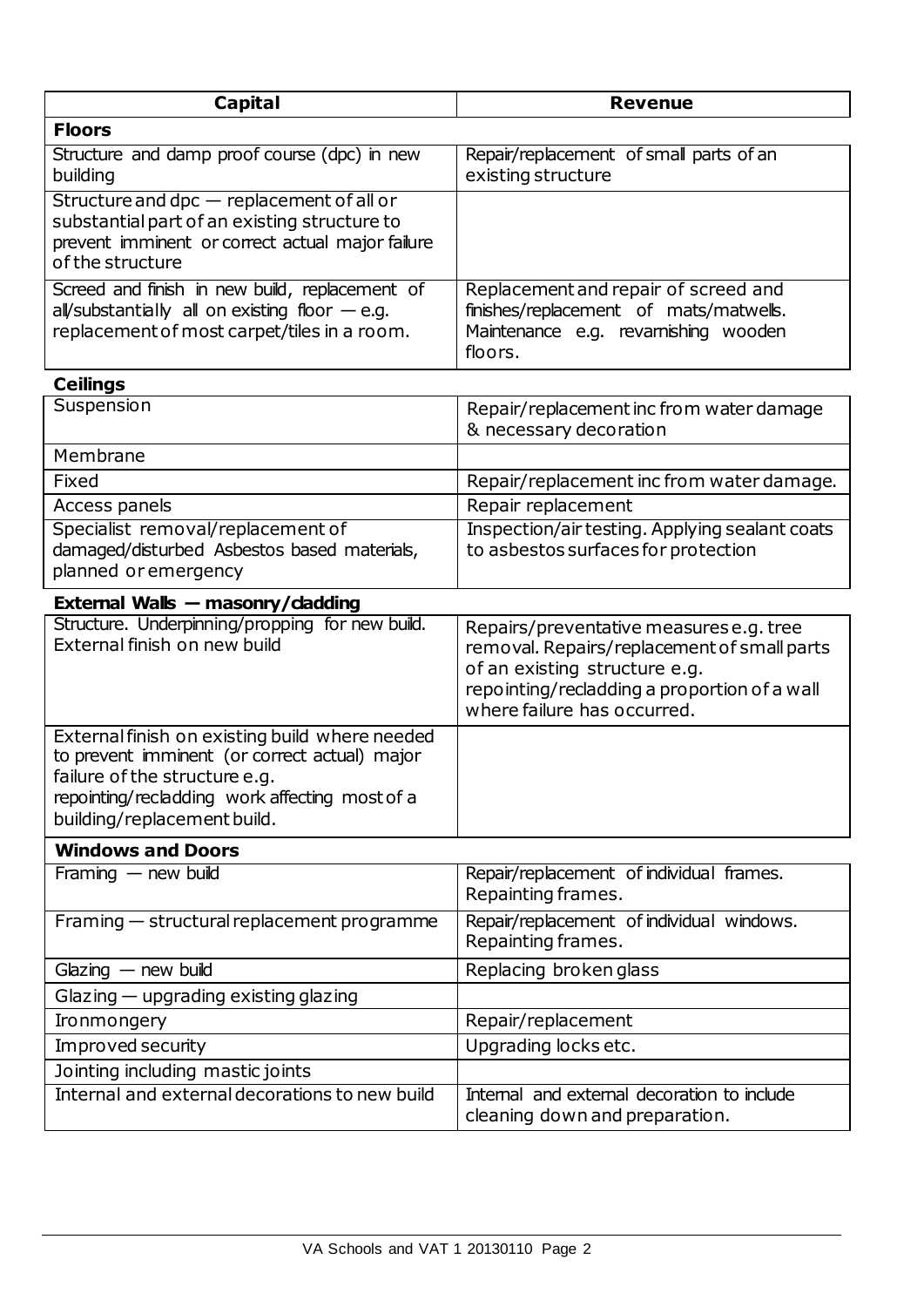| <b>Capital</b>                                                                                                             | <b>Revenue</b>                                                                                                                             |
|----------------------------------------------------------------------------------------------------------------------------|--------------------------------------------------------------------------------------------------------------------------------------------|
| <b>Masonry Chimneys</b>                                                                                                    |                                                                                                                                            |
| Structure                                                                                                                  |                                                                                                                                            |
| Jointing including expansion and mortar<br>joints/pointing/dpc                                                             | Repair/repointing                                                                                                                          |
| <b>Internal Walls</b><br>Solid walls - complete including various internal                                                 |                                                                                                                                            |
| finishes, linings and decorations                                                                                          | Repairs and redecoration to internal<br>plaster/linings, pin boards, etc.                                                                  |
| Partitions - complete structure including linings,<br>framing, glazing, decoration, etc.                                   | Repairs and redecoration                                                                                                                   |
| Refurbishment and alterations                                                                                              | <b>Minor alterations</b>                                                                                                                   |
| Glazing to meet statutory Health and Safety<br>requirements                                                                | Replacement of broken glass                                                                                                                |
| <b>Sanitary Services</b>                                                                                                   |                                                                                                                                            |
| In new buildings provision of all toilet fittings,<br>waste plumbing and internal drainage.                                | Repair/replacement of damaged sanitary<br>ware, fittings, waste plumbing, etc.                                                             |
| Large scale toilet refurbishment                                                                                           | Small areas of refurbishment                                                                                                               |
| Provision of disabled facilities and facilities<br>related to pupils with statements                                       | Repair/replacement of damaged fittings,<br>waste plumbing etc.                                                                             |
| Kitchens in new buildings, complete with                                                                                   | Maintenance of kitchen to requirements of                                                                                                  |
| fittings, waste plumbing and internal drainage.<br>Internal finishes and decorations.                                      | local authority.                                                                                                                           |
| General refurbishment.                                                                                                     | Cleaning out drainage systems                                                                                                              |
|                                                                                                                            | Redecoration                                                                                                                               |
| Large and costly items of equipment.                                                                                       | Repairs/replacement parts.                                                                                                                 |
| <b>Mechanical Services</b>                                                                                                 |                                                                                                                                            |
| Complete heating and hot water systems to<br>new projects, including fuel, storage, controls,<br>distribution, flues, etc. | General maintenance of all boiler house<br>plant including replacement of defective<br>parts. Regular cleaning. Energy saving<br>projects. |
| Safe removal of old/damaged asbestos boiler                                                                                | Monitoring systems                                                                                                                         |
| and pipework insulation, where risk to Health<br>and Safety.                                                               | Health and safety issues                                                                                                                   |
| Planned replacement of old boiler/controls<br>systems past the end of their useful life.                                   | Replacement of defective parts                                                                                                             |
| Emergency replacement of boiler plant/systems                                                                              |                                                                                                                                            |
| Provision of cold water services, storage tanks,<br>distribution, boosters, hose reels etc. in major<br>projects.          | Maintenance and repair/replacement of<br>defective parts such as servicing pipes.<br>Annual servicing of cold water tanks.                 |
| Gas distribution on new and major<br>refurbishments, terminal units                                                        | Repairs, maintenance and gas safety<br>All servicing                                                                                       |
| Mechanical ventilation/air conditioning to major<br>projects.                                                              | Provision of local ventilation. Repair /<br>replacement of defective systems / units.                                                      |
| Swimming pool plant and its complete<br>installation, including heat recovery systems                                      | Repair/replacement of parts to plant, pumps<br>and controls. Water treatment equipment and<br>all distribution pipework.                   |
|                                                                                                                            | Simple heat recovery systems.                                                                                                              |